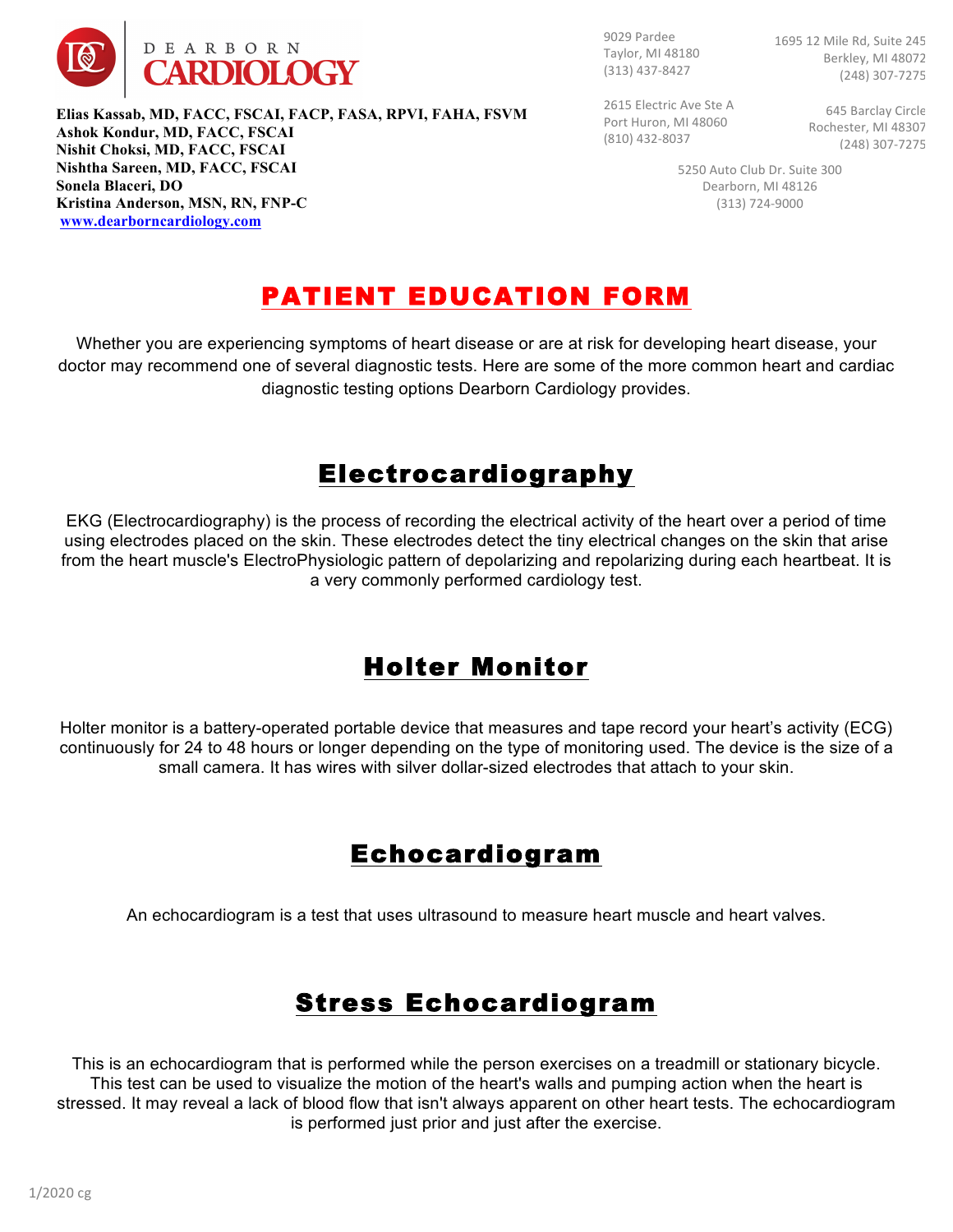

9029 Pardee Taylor, MI 48180 (313) 437-8427

1695 12 Mile Rd, Suite 245 Berkley, MI 48072 (248) 307-7275

2615 Electric Ave Ste A Port Huron, MI 48060 (810) 432-8037

**645 Barclay Circle** Rochester, MI 48307 (248) 307-7275

5250 Auto Club Dr. Suite 300 Dearborn, MI 48126 (313) 724-9000

## Dobutamine Stress Echocardiogram

This is another form of stress echocardiogram. However, instead of exercising to stress the heart, the stress is obtained by giving a drug that stimulates the heart and makes it "think" it is exercising. The test is used to evaluate your heart and valve function when you are unable to exercise on a treadmill or stationary bike. It is also used to determine how well your heart tolerates activity and your likelihood of having coronary artery disease (blocked arteries) and evaluates the effectiveness of your cardiac treatment plan.

### Treadmill Stress Test

An exercise stress test usually involves walking on a treadmill while your heart rhythm, blood pressure and breathing are monitored. Your doctor may recommend an exercise stress test if he or she suspects you have coronary artery disease or irregular heart rhythm (arrhythmia).

# Cardiolite Stress Test

A Cardiolite stress test is a diagnostic exam used to evaluate the supply of blood to your heart muscle. Your heart receives blood from the coronary arteries. If these arteries become partially blocked or narrowed, your heart will not receive the blood that it needs for proper function. This test may be useful in detecting the presence and significance of coronary artery disease.

## Lexiscan Stress Test

Lexiscan stress test is a medicine that is used during a nuclear heart stress test to dilate, or open up, the arteries. All normal arteries can able to do that. But if you have a blocked artery, it cannot dilate. When doctors order cardiac imaging tests, they are looking for the relative lack of blood flow.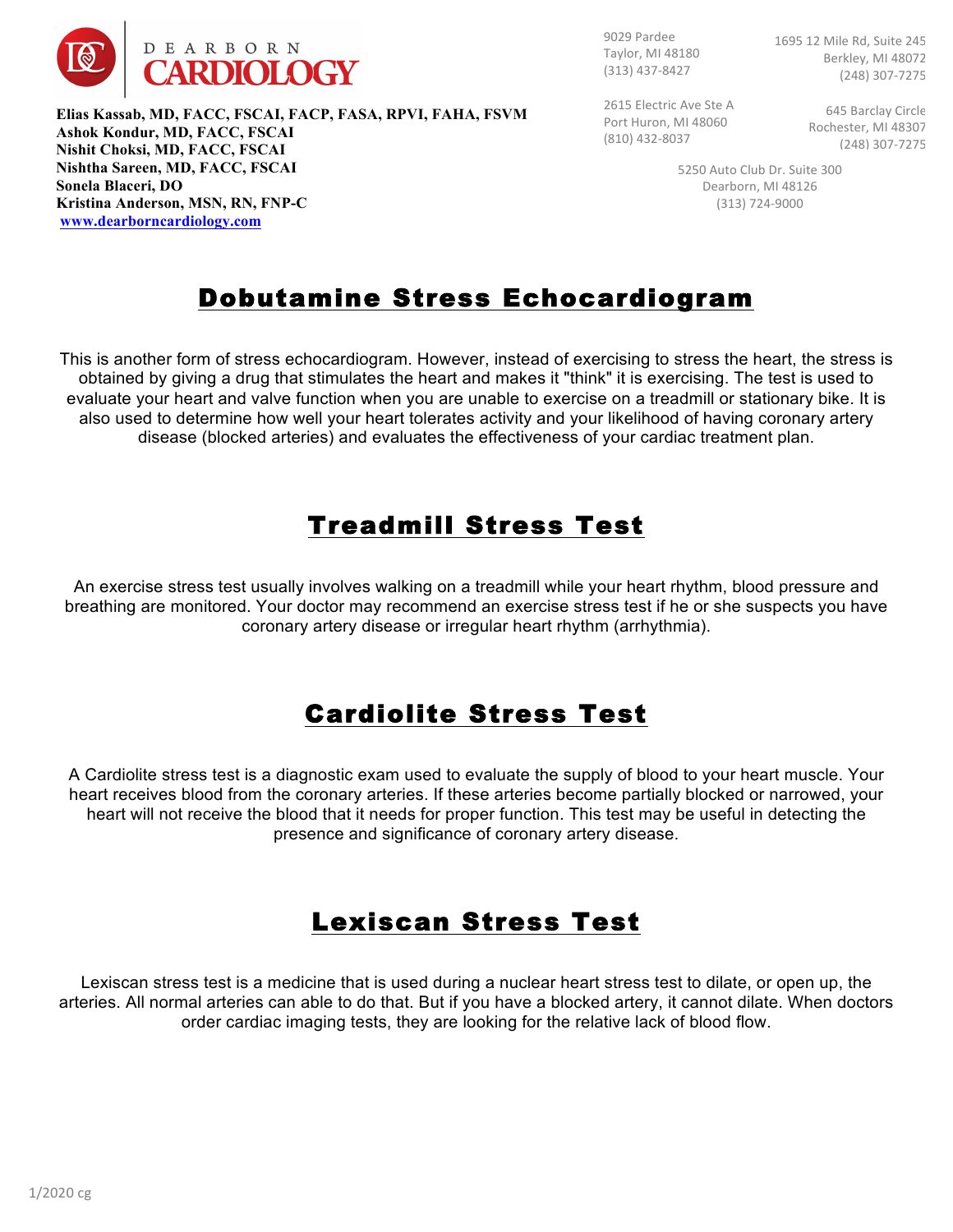

9029 Pardee Taylor, MI 48180 (313) 437-8427

1695 12 Mile Rd, Suite 245 Berkley, MI 48072 (248) 307-7275

2615 Electric Ave Ste A Port Huron, MI 48060 (810) 432-8037

**645 Barclay Circle** Rochester, MI 48307 (248) 307-7275

5250 Auto Club Dr. Suite 300 Dearborn, MI 48126 (313) 724-9000



ABI The ankle-brachial pressure index (ABPI) or ankle-brachial index (ABI) is the ratio of the blood pressure at the ankle to the blood pressure in the upper arm (brachium). Compared to the arm, lower blood pressure in the leg is an indication of blocked arteries due to peripheral artery disease (PAD).

### Lower Extremity Arterial Duplex

Lower extremity arterial duplex is an ultrasound evaluation of the Blood-flow to the arteries in the legs and is used to detect and measure the amount of narrowing of the arteries.

### Lower Extremity Venous Duplex

Lower Extremity Venous duplex is a procedure that uses sound waves to "see" inside your body. This procedure is performed to evaluate symptoms including leg pain or swelling, excessive varicose veins, shortness of breath, or suspected blood clots in your legs and/or lungs.

## Renal Duplex

Renal Duplex is Color flow Doppler of kidney and renal artery. The renal arteries provide blood flow to the kidneys. Renal artery disease, including narrowing (stenosis) due to atherosclerosis, can result in reduced blood-flow to the kidney. This can cause hypertension (high blood pressure).

# Aortic Duplex

Aortic Duplex; The abdominal aortic duplex exam is a non-invasive exam that uses High Frequency sound waves to produce images of the aorta. The exam is useful for detecting abnormalities in the artery and provides blood flow measurements. The exam is painless and typically takes less than an hour to complete.